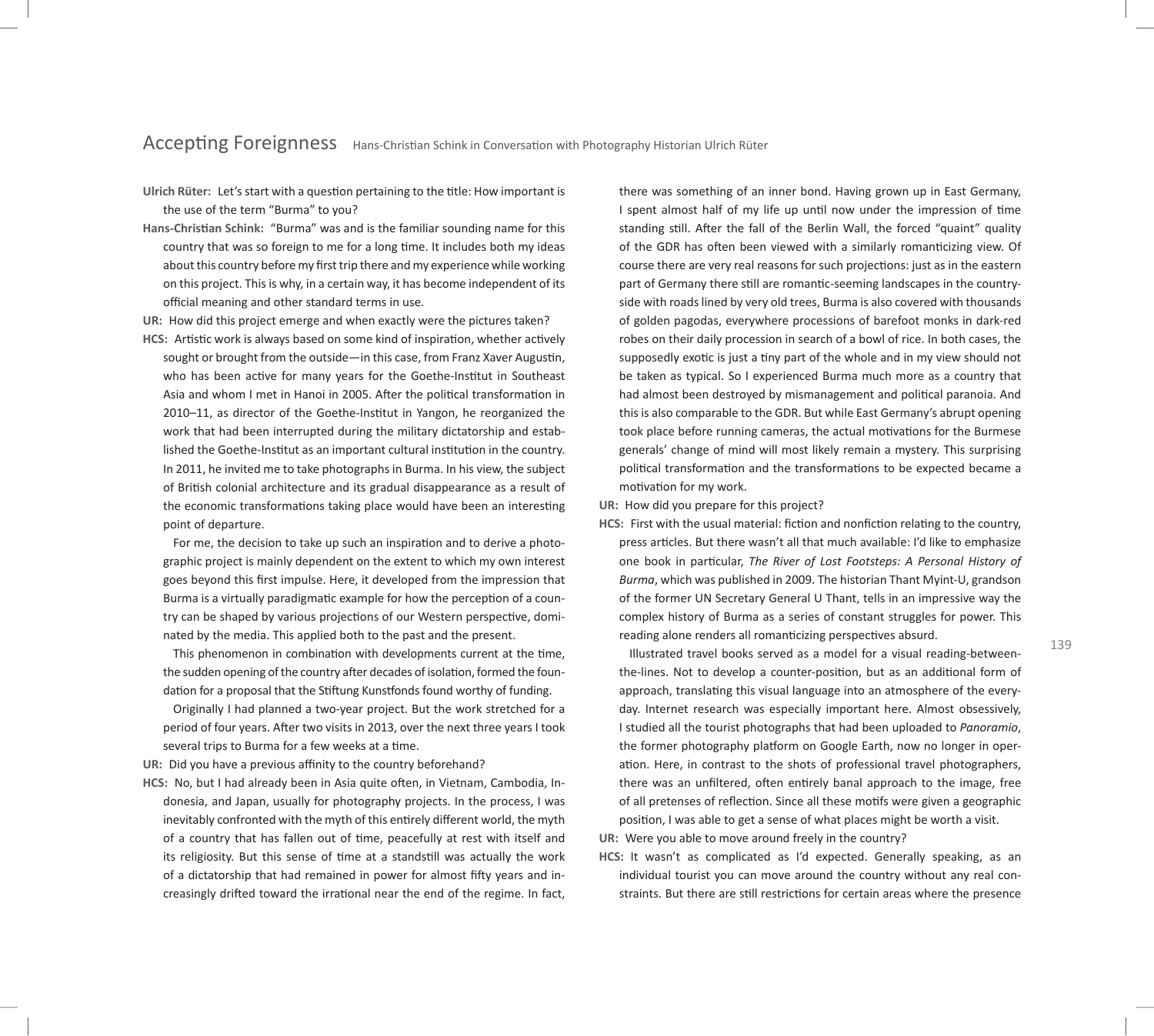of foreigners is undesired. This is true, for example, of the border provinces in the Golden Triangle, well known for drug cultivation and smuggling, and the regions with ethnic and / or political conflicts.

- UR: Do current political events have a general influence on your work?
- **HCS:** Not very much. But this is indeed a queston that concerned me repeatedly in Burma. During my work on this project, the long smoldering confict between Buddhists and Muslims was always present. On a local level, there were frequent outbreaks of violence. Of course, I saw the discrepancy between international and local reporting. Ultimately, I had to make a decision of where my focus should lie. But let me be clear: I am not a reporter. I can only grasp and depict a few aspects of the reality. And of course, my own perspective is also shaped by projections. It is a selective, subjective view with a documentary approach. This in turn means that I quite consciously include visible changes in public space in my photographic work that are a result of general political and economic developments.

But we're having this conversaton in February 2018. Last year, the violence against a Muslim minority group in Burma, the Rohingya, which was obviously organized by the government, was an important issue in all the Western media. Although still not solved, this conflict has now largely disappeared from our sights, following the logic of the mechanisms of media attention. Naturally, these events have an impact on the perception of Burma in general. The reception of my own work will be influenced by this as well.

UR: When we speak of a selective view, how does a work like this emerge? **HCS:** My point of departure, generally speaking, is not a concept worked out

in detail, but rather a basic scaffolding, where the foundational points are formed by my photographic interest and also by visual ideas that ensue from my research. This results in a certain interaction with what I find on site. In the process of exploring motfs, I pursue at frst several strands of a possible narrative that change over the course of time. In so doing, I am sure that I will encounter other motifs along the way to the few fixed destinations I have planned, and that they will gradually form my own emphases, since it is by no means clear that the destnatons planned from the beginning are really worth photographing. Of the eighty-fve photographs in this book, only six were the result of situations that I was familiar with beforehand.

The range of shots taken needs to be condensed in the fnal process. In my work, the amount of the entire visual material is already a concentration of what I have seen.

**UR:** Your photographs are usually taken with an analogue large-format camera using a tripod. Why this effort with very real ballast?

**HCS:** I don't really see it as ballast. The crucial element here is the form of decision-making linked to this. The actual photograph taken is usually at the end of a longer phase of preparation. To explore the potential of a location, I begin by walking around the area in question, seemingly without a goal. With the help of a "notebook" in the form of a small digital camera, a collection of possible motfs takes shape. In Burma, I had a great deal of tme for this part of the work because the weather conditons appropriate for my actual photographs are very rare indeed. I prefer the non-dramatic light of a cloudy sky to generate a certain atmosphere in the image, withdrawn from a concrete situaton. Another decisive factor for such an atmosphere is that the photographs should almost always be totally free of people, and in Asia that really takes considerable patience. Sometimes I worked with a medium-format handheld camera to be able to react more fexibly to given moments.

**UR:** Photographs of religious sites are a major element in your series. How do you see the role of religion in Burma?

**HCS:** Of all the countries that I have visited up to now, Burma is the one most strongly shaped by religion, especially the dominant Buddhist religion. From the *stupa* of the Shwedagon Pagoda in Yangon, which dominates the city skyline, to the *nat* shrines in almost every bodhi tree, public space is virtually saturated with religious symbols.

Religion is more strongly interwoven with the structure of everyday life than in other cultures, for example, in a much less ritualized way than in Christanity. As a whole, I found the dominant role of religion to be very ambiguous. The interpretation of Buddhism as a peaceful religion, that is surely quite widespread in Burma, stands in stark contrast to the unfortunate role that some religious leaders play in the country's political conflicts with their close contacts to the military elite.

Due to my general skepticism, I am more interested in religious depictions in terms of their cultural importance and less due to their spiritual aspects.

- UR: These forms of religious representation seem very foreign for observers from other cultures. What kind of access did you have to them?
- **HCS:** The existence of a concrete divine counterpart in the fgure of Buddha is actually quite comparable with the adoration of the Savior on the Cross or images of Mary in Christanity. But the embodiment of the divine takes on an entrely diferent expression in the Buddha fgures, because for me the fascination comes primarily from their extremely androgynous aura. This impression is even more striking in comparison to idealized representations of other mythological figures and the naturalistic portrait sculptures of famous monks or real people who are atributed supernatural powers.